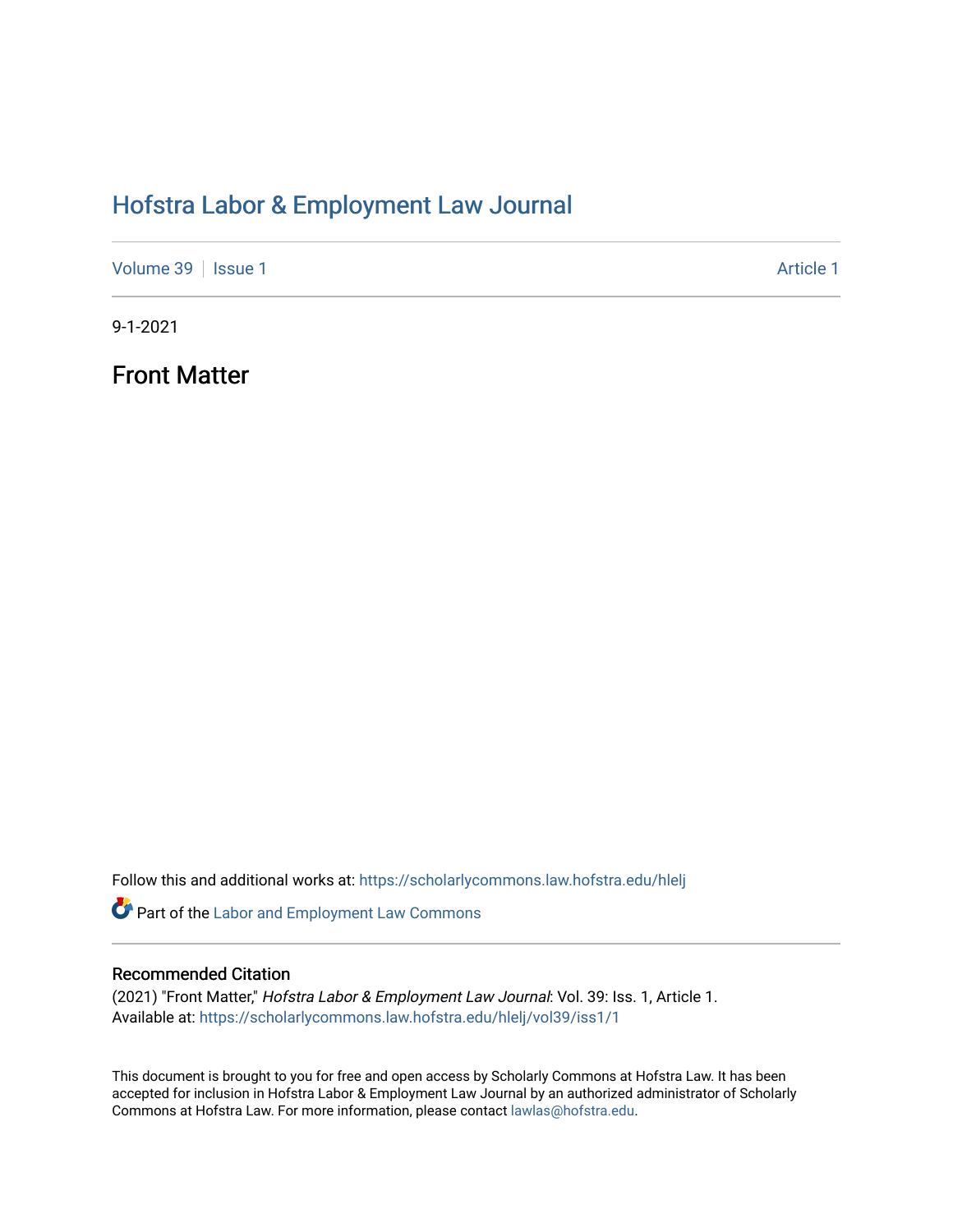# **HOFSTRA LABOR** & **EMPLOYMENT** LAW JOURNAL

**Volume 39, No. 1 Fall 2021**

HEMPSTEAD, NEw YORK 11549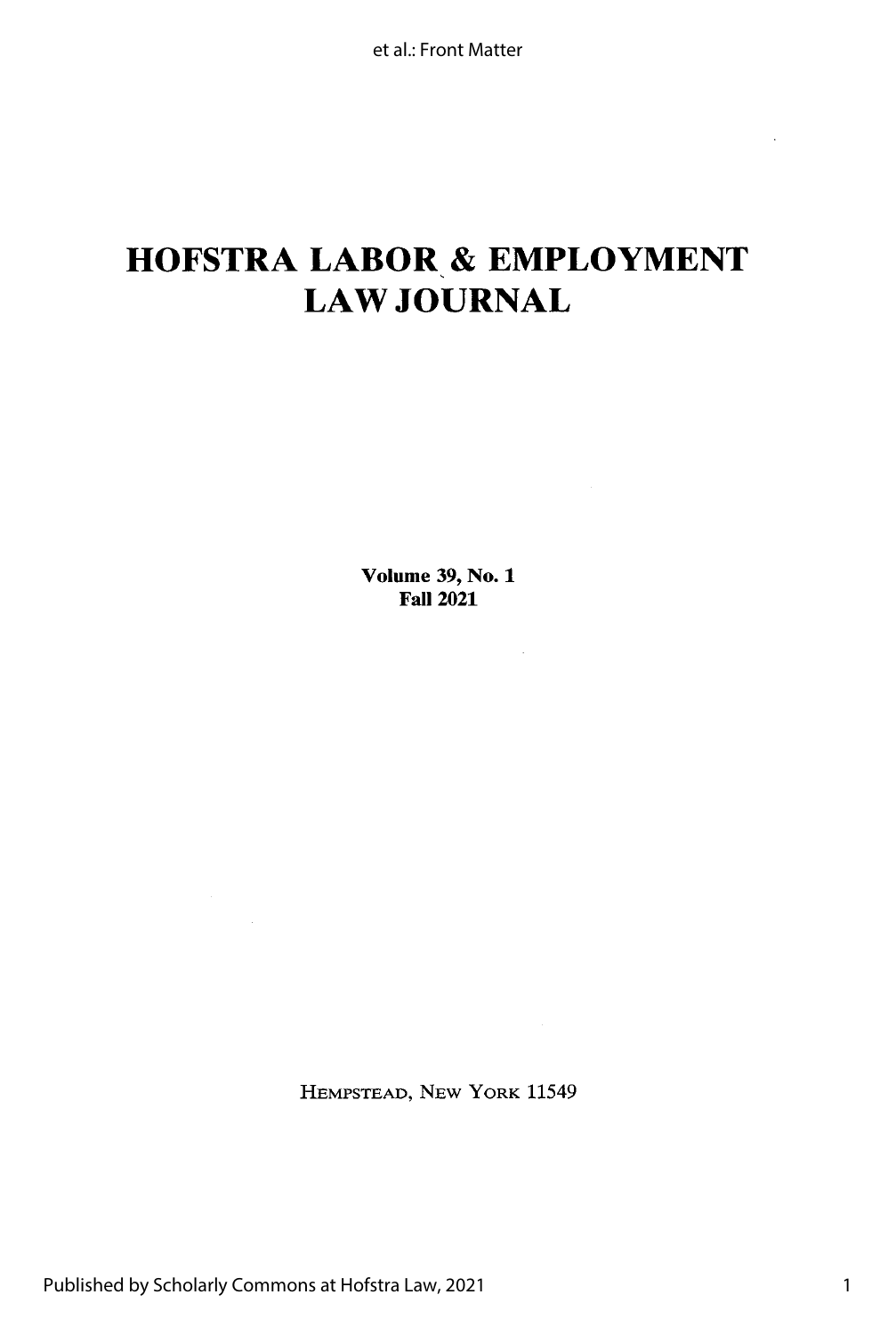**cite as 39 HorsTRA LAB. & EMP. LJ.**

**THE** *Hofstra Labor & Employment Law Journal* **is pleased to consider unsolicited manuscripts for publication year round. Manuscripts should be addressed to: Managing Editor of Articles, Hofstra Labor** & **Employment Law Journal, Hofstra University School of Law, 121 Hofstra University, Hempstead, New York 11549 or sent via** e-mail **to laboremploymentlaw@hofstra.edu. The** *Journal* **does not accept Student Notes, with the exception of those written by Staff Members of the** *Hofstra Labor & Employment Law Journal.* **All manuscripts should be double-spaced in Microsoft Word format. Citations should follow the form prescribed in** *The Bluebook: A Uniform System of Citation* **(21st ed. 2020).**

**Published two times per year by the** *Hofstra Labor & Employment Law Journal.* **The current subscription rate is twenty-five dollars per volume. Subscription renewals will be automatic unless notice to the contrary is received. All communications concerning subscriptions should be addressed to: Business Administrator, Hofstra Labor** & **Employment Law Journal, Hofstra University School of Law, 121 Hofstra University, Hempstead, New York 11549. Back issues can be obtained by contacting William S. Hein & Co. Inc., 2350 North Forest Road, Getzville, New York 14068, 800-828-7571, or in PDF format through HeinOnline (http://heinonline.org).**

**© Copyright 2021 by the** *Hofstra Labor & Employment Law Journal.* **All rights reserved.**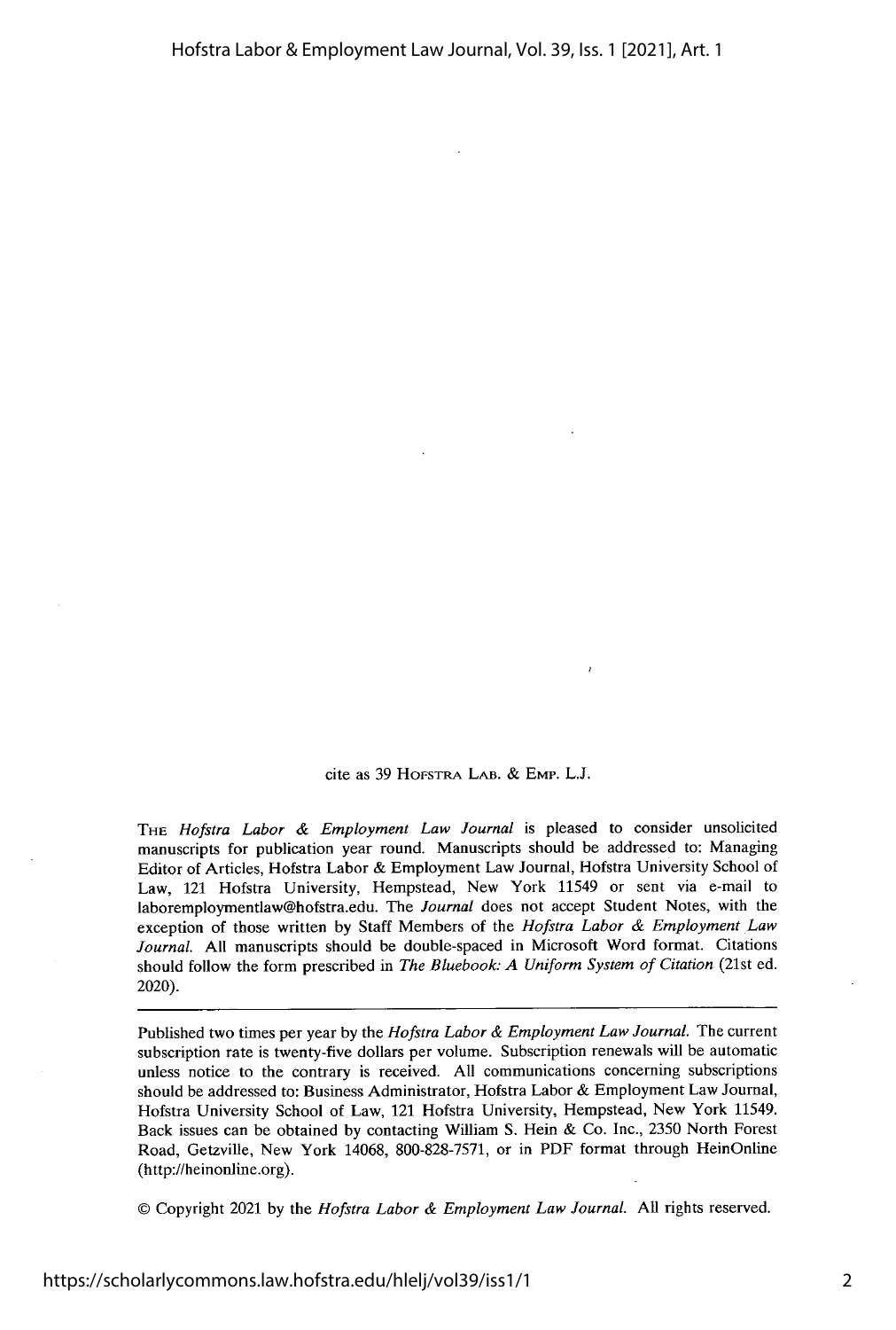## **HOFSTRA LABOR & EMPLOYMENT LAW JOURNAL 2021-2022**

### **VOLUME 39**

*Editor-in-Chief* ALEXIA WILLIS

*Managing Editor of Articles* ANDREW SCHUMAN

*Managing Editor of Staff* KELLY FITZGERALD

*Business Administrator & Technology Editor & Alumni Affairs Coordinator* JOHN MARGOLIES

*Articles Editors* VANESSA GIUNTA DARLING GUTIERREZ JOHN MARIOLIS LIZAURY RODRIGUEZ MARINE KAYLA SCHMIDT ALEXANDRIA SEDLAK

*Research Editors* EMILI KILOM STEVEN KRAMER THOMAS LEDDY JARED NOSSEN

*Notes and Comments Editors* KIRAN AHMAD MICHAEL GARAFALO SRINIDHI KRISHNAN ZACHARY MINER MADELINE SZODFRIDT PETER WILMS

SANTIAGO URIBE

*Associate Editors*

BRICE WILKERSON

SAMAN ASLAM BRANDON BARBARUOLO ZACHARY BAWDUNIAK BRANDON BLOMGREN NICHOLAS BOHATYRITZ TAYLOR BRODSKY ERICA BROSS DEVIN BURDO

*National Advisory Board* ALLAN BLOOM ALLAN DINKOFF DANIEL DRISCOLL SAMUEL ESTREICHER ALAN M. KORAL PAUL SECUNDA PEARL ZUCHLEWSKI

*Junior Staff* MAYANK DAHIYA GRIFFIN DEGAETANO CAROLINE FRISONI PETER HENNINGER ALEXANDRA LAIRD IAN LANDMAN CHLOE LARSEN KEVIN LENAHAN

*Faculty Advisory Board*

J. SCOTT COLESANTI

KAREN FERNBACH

RYAN MCCOMB FRANCESCA MIRANDA ASHLEY MISKOVSKY CONNER QUINN ELI WEATHERS NATALIE YOUSFAN NOAH YUDELSON ALEXANDRA YULE

*Alumni Advisory Board* DAVID B. FELDMAN, *CHAIR* HON. STEPHEN L. UKEILEY ROBERT T. SZYBA MERYL R. KAYNARD\* HOLLY E. RICH MATTHEW H. WOODARD

\* Honorary Member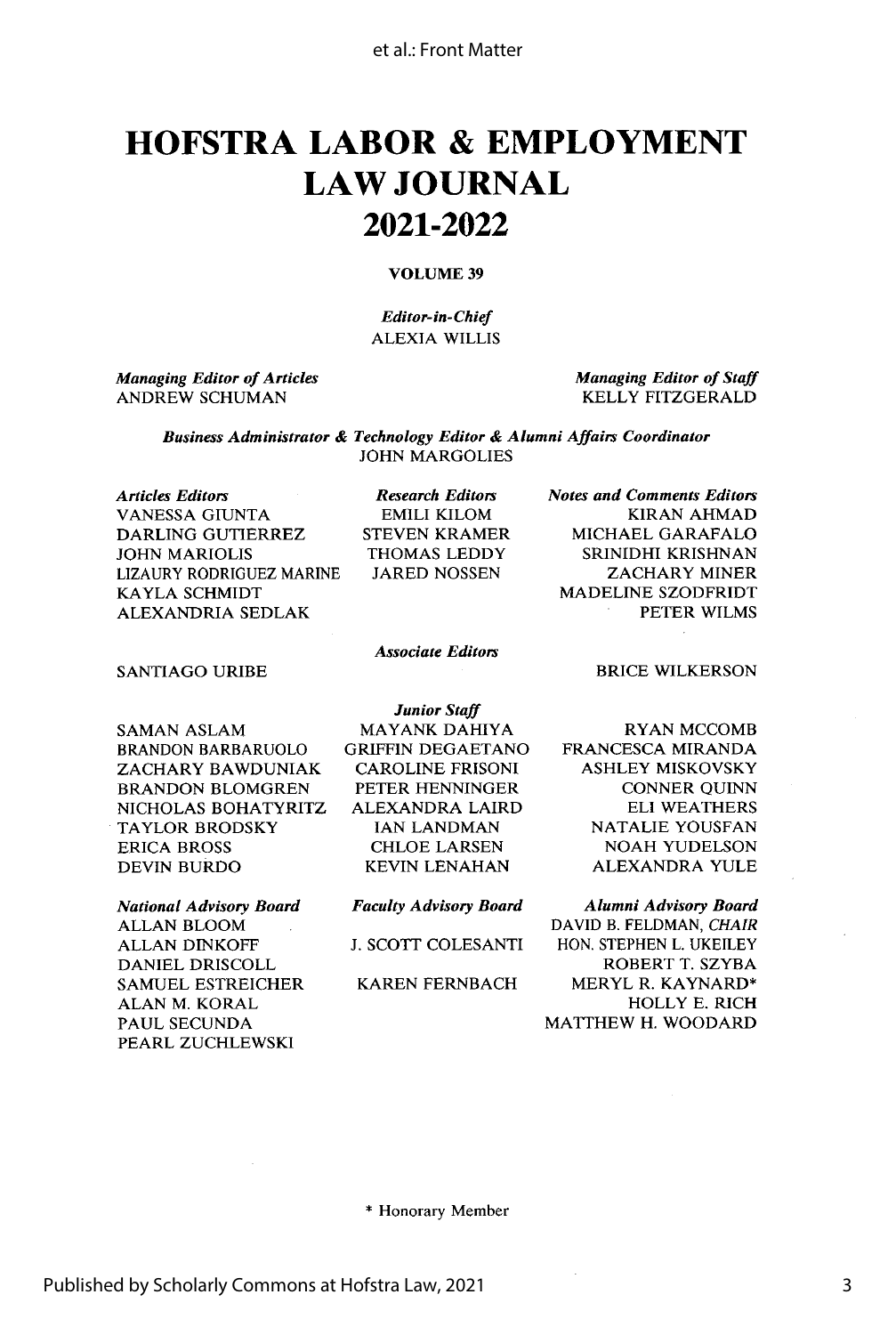https://scholarlycommons.law.hofstra.edu/hlelj/vol39/iss1/1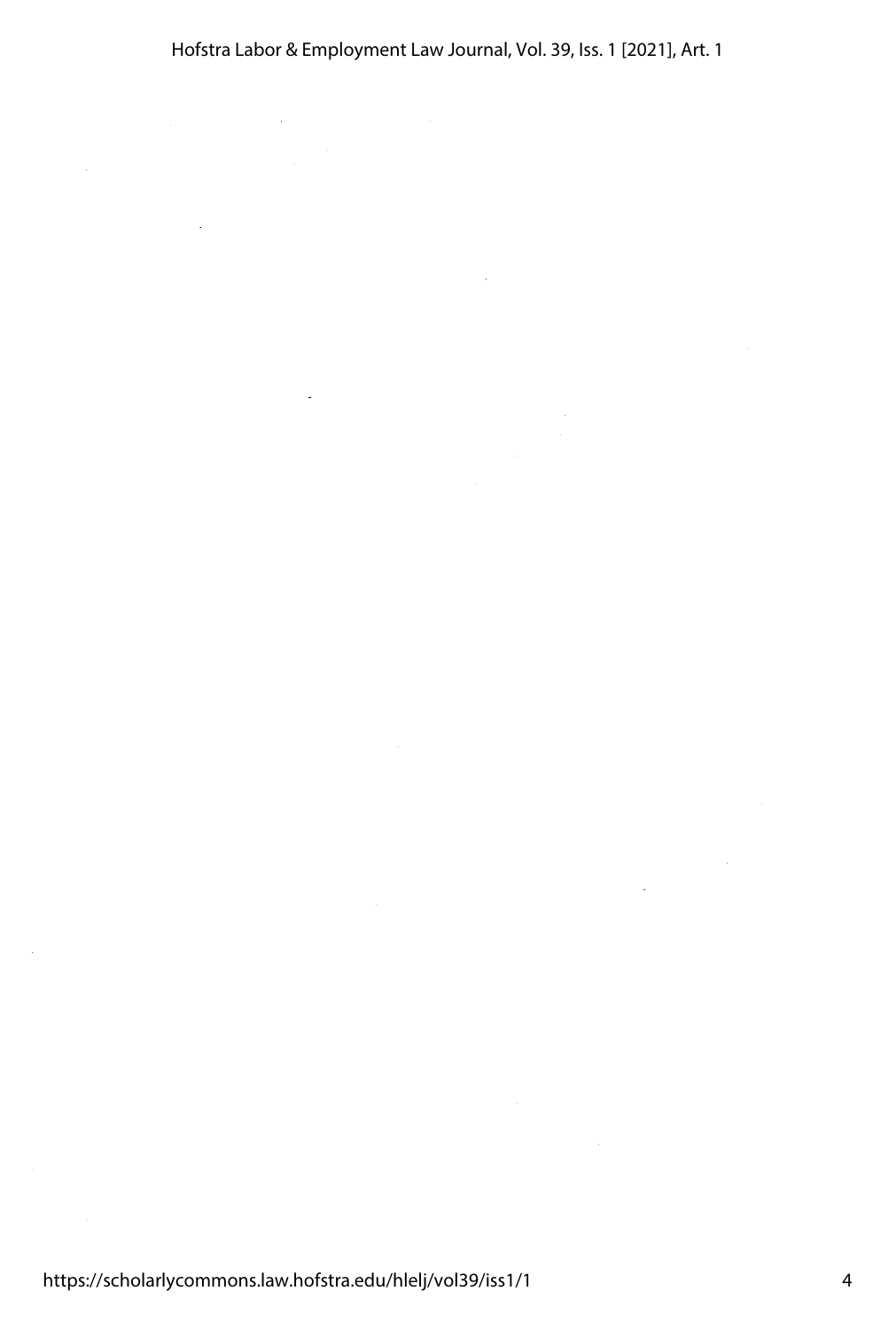### **HOFSTRA UNIVERSITY SCHOOL OF LAW 2021 - 2022**

#### ADMINISTRATION

**Honorable A. Gail Prudenti, B.A., LL.B.,** *Dean and Executive Director of the Center for Children, Families and the Law*

**Julian Ku, B.A., J.D.,** *Senior Associate Dean for Academic Affairs, Faculty Director of International Programs, and Maurice A. Deane Distinguished Professor of Constitutional Law*

**Tobie-Lynn Accardi,** *B.F.A., Senior Creative Director* **Erol Adams, B.A., J.D., M.L.S.,** *Reference and Scholarly Services Librarian*

**Joseph Amandola, B.S.,** *Director of Facilities* **Adonza S. Anderson,** *Senior Director of Enrollment Management*

**Yvonne V. Atkinson, B.S., M.S.,** *Office Manager/Paralegal, Law School Clinical Program*

**Andrew E. Berman, B.A., M.B.A.,** *Assistant Dean for Communications*

**Lisa Berman, B.A.,** *Associate Dean for External Relations* **Judith N. Black, B.S.,** *Senior Director of Event Management and CLE Director*

**Donna Brower, B.S., M.S.,** *Director of Development*

**Amy Brown, B.A., J.D.,** *Special Projects Coordinator*

**Robert Cannon, LL.B., D.L.P, LL.M.,** *Managing Attorney and Project Director of the Center for Children, Families, and the Law*

**Cara Caporale, B.A., J.D.,** *Visiting Assistant Professor of Academic Success and Assistant Director of Academic Support*

**Christopher Caruso, B.A., J.D.,** *Senior Associate Dean for Career Services, Compliance, and Strategic Initiatives*

**Wendy Chaite, B.S., J.D.,** *Director of Career and Professional Development*

**Janet Dolgin, B.A., M.A., Ph.D., J.D.,** *Jack and Freda Dicker Distinguished Professor of Health Care Law; Professor of Science Education, Hofstra-Northwell School of Medicine; Co-director, Hofstra Bioethics Center; and Director, Gitenstein Institute for Health Law and Policy*

**Kerlann Mondesir Flowers, B.A., J.D.,** *Legal Director and Senior Attorney for the Hofstra-Northwell Medical Legal Partnership and Visiting Assistant Professor Law*

**Scott Glick, B.A., J.D.,** *Director of the DC Externship Program*

**Celia Gordon, B.A., J.D.,** *Director of Career and Professional Development* **Deborah Grattan, B.A.,** *Monroe H. Freedman Institute for the Study of Legal Ethics Coordinator*

**Robert Harrison, B.A., J.D.,** *Associate Dean for Enrollment Management*

**Charles Hill, B.A., J.D.,** *Director of Career and Professional Development*

**Vernadette Horne, B.A., J.D.,** *Senior Director of Career Services and Diversity Initiatives*

**Heather Johnson, B.A., M.A.,** *Assistant Director of International Programs and Student Affairs Coordinator*

**Brian T. Kaspar, B.S., M.B.A.,** *Associate Dean for Academic Records and Registrar*

**Laura Lanzillotta,** *Director, Administrative Services*

**Ryan Larson, B.A., J.D.,** *Associate Director of Enrollment Management*

**Nicole Lefton, B.A., J.D.,** *Director of Academic Support and Bar Exam Preparation and Assistant Professor of Academic Support and Bar Preparation*

**Allyson Taylor Schwartz Lehrer, B.A., M.A.,** *Director of Alumni Relations and Annual Giving* **Michele LoFaso B.A., J.D.,** *Senior Director of Student Affairs*

*C.* **Benjie Louis, B.A., J.D.,** *Visiting Professor of Academic Support and Bar Preparation Program* **Maricia McCoy,** *Recruiter/Counselor for Enrollment Management*

**Megan Meighan, B. S., J.D.,** *Associate Director of Enrollment Management*

**Shazam Mohammed, B.A., M.B.A.,** *Assistant Director of Information Technology Services*

**Lisa Monticciolo, B.A., J.D.,** *Dean of Students and Diversity and Inclusion Officer*

**Jacob Nunnally, B.A., M.A., M.L.S.,** *Assistant Director of Access and Collection Services*

**Bonita Ricks, A.A.S.,** *Executive Assistant to the Dean*

**Joel Roselin, B.A., M.T.S.,** *Assistant Director of the Gitenstein Institute for Health Law and Policy and Bioethics Center Coordinator*

**Mary T. Ruggilo, B.A., J.D.,** *Senior Associate Dean for Finance*

**Franca Sachs, B.A., J.D.,** *Assistant Dean for Experiential Programs*

**Isaac Samuels, B.A., J.D., M.L.S.,** *Reference Librarian* **Kevin Shelton, B.A., M.A., J.D., M.S.L.I.S.,** *Reference and Government Documents Librarian*

**Jackson Snellings, B.A., M.P.S., Interim Senior Director** *of Information Technology Services*

**Lisa A. Spar, B.A., J.D., M.S., Interim** *Director of the Law Library*

**Regina Stuart, B.A., J.D.,** *Director of Public Service Career Planning*

**Daphne Telfeyan, B.A., J.D.,** *Assistant Dean for Career Development and Employer Relations* **John Tsiforas, B.A., J.D.,** *Director of Distance Education, Director of Analytics and Program Evaluation and Visiting Assistant Professor of Academic Success*

**Dana Vitale, B.A., M.B.A.,** *Assistant Director of Financial Aid* **Michael G. Wagner, B.S.,** *Senior Webmaster Developer*

**Ka Fei Wong, B.A., J.D.,** *Attorney-in-Charge, Pro Se Clinic*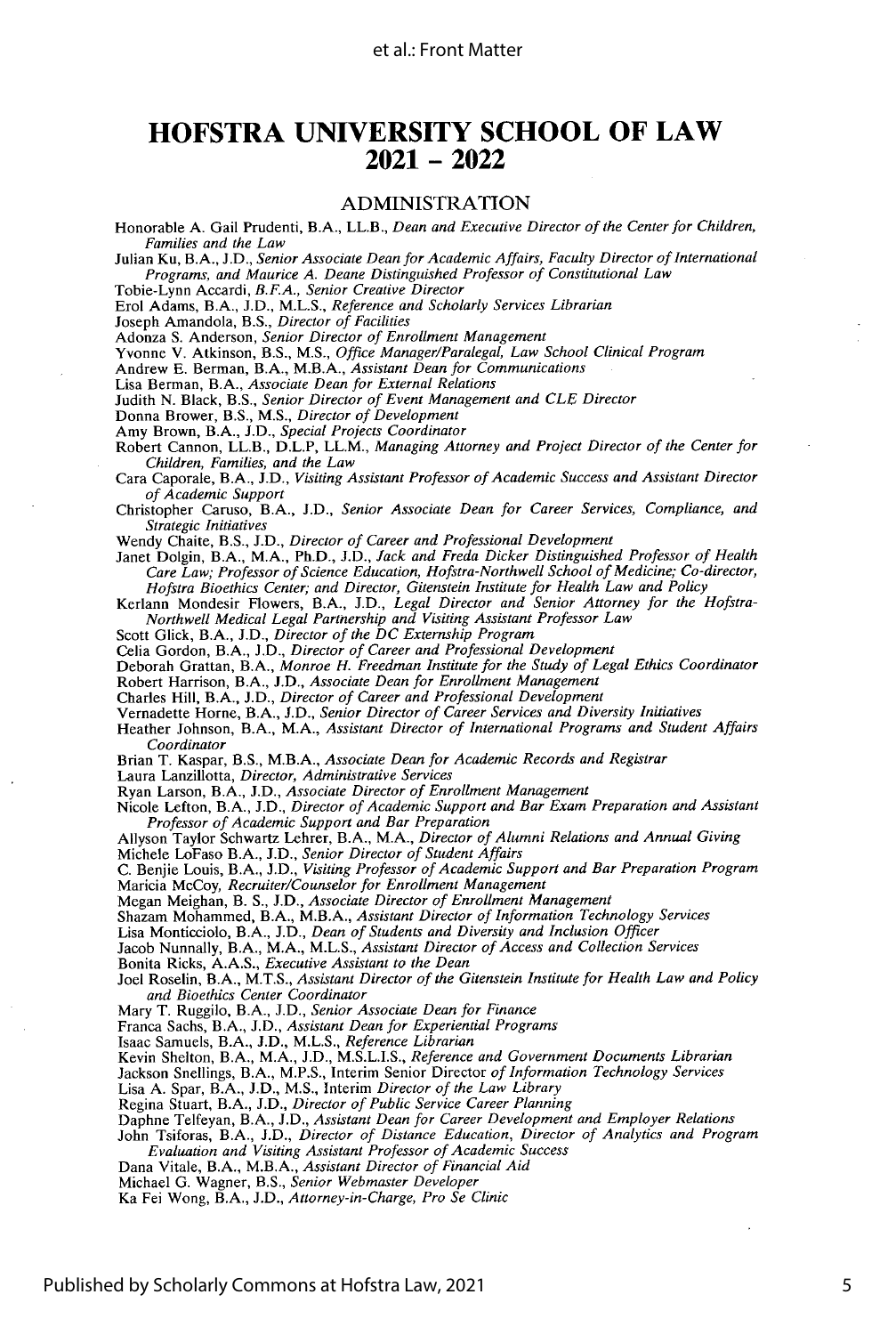Ellen Yaroshefsky, B.A., J.D., *Howard Lichtenstein Distinguished Professor of Legal Ethics and Executive Director of the Monroe H. Freedman Institute for the Study of Legal Ethics*

#### FACULTY

**Barbara S. Barron,** B.A., M.A., J.D., *Professor of Skills, Director of the Trial Techniques Program, Director of Student Advocacy Programs and Faculty Advisor to Moot Court Board*

Robert A. **Baruch Bush,** B.A., J.D., *Harry H. Rains Distinguished Professor of Arbitration and Alternative Dispute Settlement Law*

- Alafair S. **Burke,** B.A., J.D., *Professor of Law*
- Allison Caffarone, B.A., J.D., *Visiting Associate Professor of Law*
- **Julianna Campagna,** B.A., M.A., J.D., LL.M., *Professor of Legal Writing and Assistant Faculty Director of International Programs*

Robert Caserta, B.A., M.B.A., J.D., *Visiting Assistant Clinical Professor of Law*

- **Robin** Charlow, A.B., J.D., *Professor of Law*
- **J. Scott Colesanti,** B.A., J.D., LL.M., *Professor of Legal Writing*

**Ronald J.** Colombo, B.S., J.D., *Professor of Law, Associate Dean for Distance Education, and Research Scholar*

Janet L. **Dolgin,** B.A., M.A., Ph.D., J.D., *Jack and Freda Dicker Distinguished Professor of Health Care Law; Professor of Science Education, Hofstra-Northwell School of Medicine; Co-director, Hofstra Bioethics Center; Director, Gitenstein Institute for Health Law and Policy and John DeWitt Gregory Research Scholar*

**Karen Fernbach,** B.A., J.D., *Visiting Assistant Professor of Law*

**Judge Fern Fisher,** B.A., J.D., *Visiting Associate Professor of Law*

- **Brenner Fissell,** B.A., M.Phil., J.D., *Associate Professor of Law* **Kerlann Mondesir Flowers,** B.A., J.D., *Legal Director and Senior Attorney for the Hofstra-Northwell Medical Legal Partnership and Visiting Assistant Professor Law*
- Akilah **N. Folami,** B.A., J.D., *Professor of Law*

**Maryam Franzella,** B.A., J.D., *Assistant Professor of Legal Writing*

Eric M. **Freedman,** B.A., J.D., M.A., *Siggi B. Wilzig Distinguished Professor of Constitutional Rights*

Leon Friedman, A.B., **LL.B.,** *Joseph Kushner Distinguished Professor of Civil Liberties Law*

Linda Galler, B.A., J.D., LL.M., *Max Schmertz Distinguished Professor of Law*

**Mitchell Gans,** B.B.A., J.D., *Rivkin Radler Distinguished Professor of Law*

**Susan Greene,** B.S., J.D., *Assistant Professor of Legal Writing*

**Daniel J.** H. Greenwood, A.B., J.D., *Professor of Law*

- Jennifer A. **Gundlach,** B.A., J.D., *Stephen and Emily Mendel Distinguished Professor of Access to Justice and Clinical Professor of Law*
- **Michael Haber,** B.A., M.A., J.D., *Associate Clinical Professor of Law and Attorney-in-Charge, Community and Economic Development Clinic*

**James Edward** Hickey, **Jr., B.S.,** J.D., Ph.D., *Professor of Law*

Alexander **Holtzman,** B.A., M.A., J.D., *Visiting Associate Clinical Professor of Law*

**Fred Klein,** B.A., **J.D.,** *Visiting Assistant Professor of Law* **Stefan** Krieger, B.A., J.D., *Richard J. Cardali Distinguished Professor of Trial Advocacy, Director of the Center for Legal Reasoning and Director Emeritus of Hofstra Clinical Programs*

- **Julian Ku,** B.A., J.D., *Senior Associate Dean for Academic Affairs, Faculty Director of International Programs and Maurice A. Deane Distinguished Professor of Constitutional Law,*
- Eric Lane, B.A., M.A., J.D., LL.M., *Eric J. Schmertz Distinguished Professor of Public Law and Public Service*

Nicole Lefton, B.A., J.D., *Director of Academic Support and Bar Preparation, and Assistant Professor of Academic Support and Bar Preparation*

Theo Liebmann, B.A., J.D., *Clinical Professor of Law and Director of Clinical Programs*

Claude **(Benjie)** Louis, B.A., J.D., *Visiting Assistant Professor of Academic Support and Bar Preparation Programs*

Miriam Lyman, B.A., J.D., M.B.A., LL.M., *Professor of Skills and Faculty Advisor for the J.D./ M.B.A. Program* Malachy T. **Mahon,** B.A., J.D., *Founding Dean Emeritus*

**Irina D. Manta,** B.A., J.D., *Professor of Law, Director of the Center for Intellectual Property Law and Research Scholar*

Kevin McElroy, B.A., J.D., *Associate Professor of Legal Writing*

**Richard K. Neumann,** Jr., B.A., Dipl., J.D., LL.M., *Alexander Bickel Distinguished Professor of Law*

Elizabeth **Nevins,** B.A., J.D., *Associate Clinical Professor of Law and Attorney-in-Charge, Criminal Justice Clinic*

Mark Niles, B.A., J.D., *Professor of Law*

- Ashira Ostrow, B.A., J.D., *Peter S. Kalikow Distinguished Professor of Real Estate and Land Use, Executive Director of the Wilbur F. Breslin Center for Real Estate Studies and Hofstra Research Scholar*
- James Sample, B.A., J.D., *Professor of Law*

6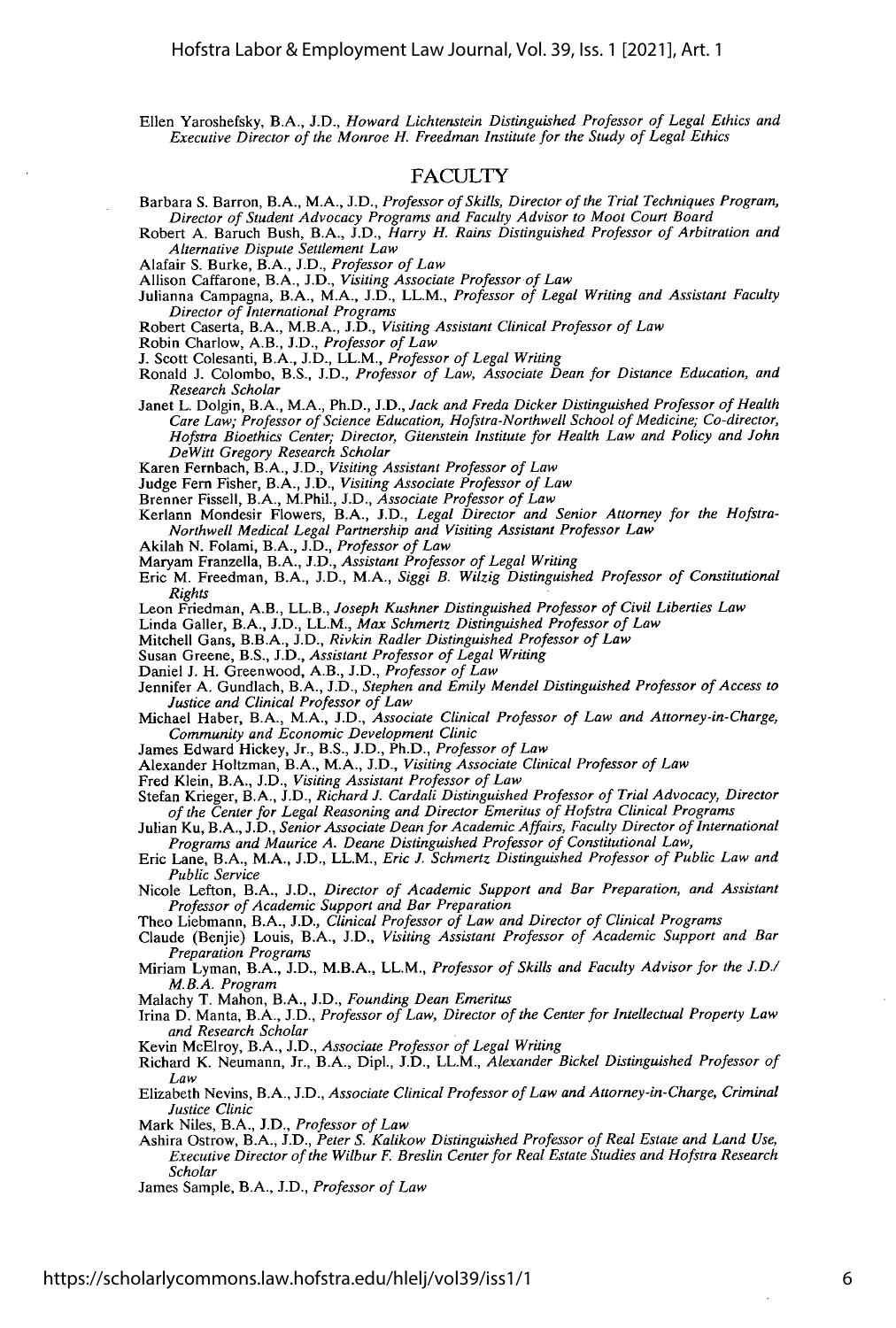**Andrew Schepard, B.A., M.A., J.D.,** *Sidney and Walter Siben Distinguished Professor of Family Law and Director of Hofstra University Center for Children, Families, and the Law*

**Norman I. Silber, B.A., M.A., Ph.D., J.D.,** *Professor of Law and Associate Dean for Research and Faculty Development*

Ronald H. Silverman, B.A., J.D., *Distinguished Professor Emeritus of Law*<br>Roy D. Simon, B.A., J.D., *Distinguished Professor Emeritus of Law*<br>Barbara Stark, B.A., J.D., LL.M., *Professor of Law and Research Scholar* 

**Amy R. Stein, B.A., J.D.,** *Professor of Legal Writing, Assistant Dean for Legal Writing and Adjunct Instruction*

**Blair Thompson, B.A., J.D.,** *Visiting Clinical Professor of Law for the Robert W. Entenmann Veterans Law Clinic*

**John Tsiforas, B.A., J.D.,** *Director of Distance Education, Director of Analytics and Program Evaluation, and Visiting Assistant Professor of Academic Success*

**Vern R. Walker, B.A., M.A., Ph.D., J.D.,** *Distinguished Professor Emeritus of Law*

**Lauris Wren, B.A., J.D.,** *Clinical Professor of Law and Director for the LGBT Fellowship*

**Ellen Yaroshefsky, B.A., J.D.,** *Howard Lichtenstein Distinguished Professor of Legal Ethics and Executive Director of the Monroe H. Freedman Institute for the Study of Legal Ethics*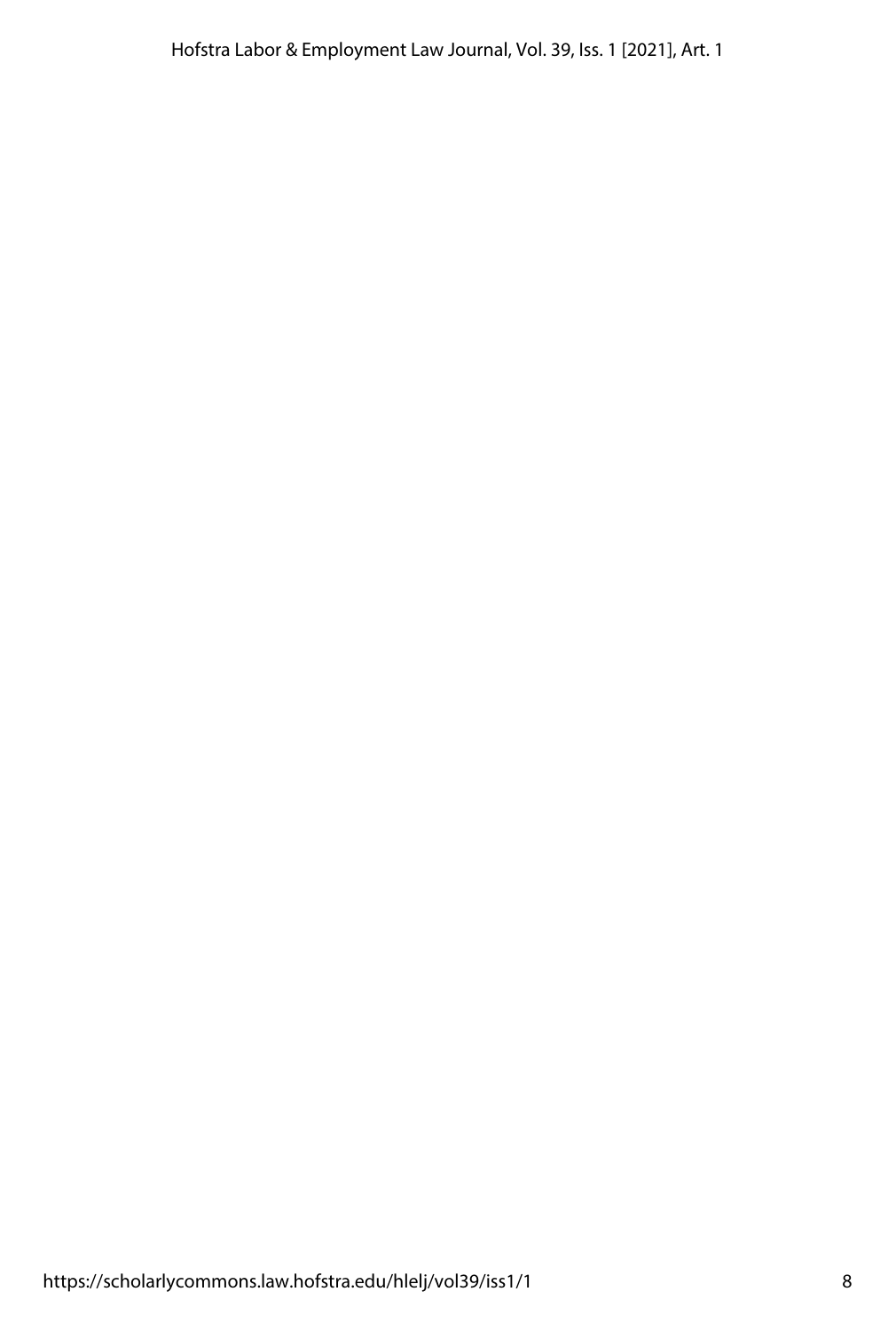## **HOFSTRA LABOR & EMPLOYMENT LAW JOURNAL**

VOLUME *39,* No. 1 FALL 2021

### **ARTICLES**

| DENIAL OF JURY TRIALS FOR EMPLOYEES           |     |
|-----------------------------------------------|-----|
| WITH DISABILITIES: THE HIGH BAR OF            |     |
| PROVING DISCRIMINATORY INTENT Stacy Hickox    | 1   |
| & Maya Stevelinck                             |     |
| POINTS ABOUT CEDAR POINT:                     |     |
| <b>WHAT LABOR ACCESS SURVIVES,</b>            |     |
| AND WHAT SHOULD SURVIVE                       |     |
| (OR BE RESTORED)  Michael J. Hayes            | 73  |
| <b>NLRB JURISDICTION OVER</b>                 |     |
|                                               | 133 |
| <b>NOTES</b>                                  |     |
| WHO'S CHECKING? A PROPOSAL TO PROTECT         |     |
| EMPLOYEE HEALTH SCREENING DATA Andrew Schuman | 177 |

UTILIZING TELEHEALTH TO PRACTICE MEDICINE ACROSS STATE LINES: THE ENFORCEABILITY OF PHYSICIAN NON-COMPETE AGREEMENTS AND NON-SOLICITATION CLAUSES *......................... Alexia Willis* 213

Published by Scholarly Commons at Hofstra Law, 2021

9